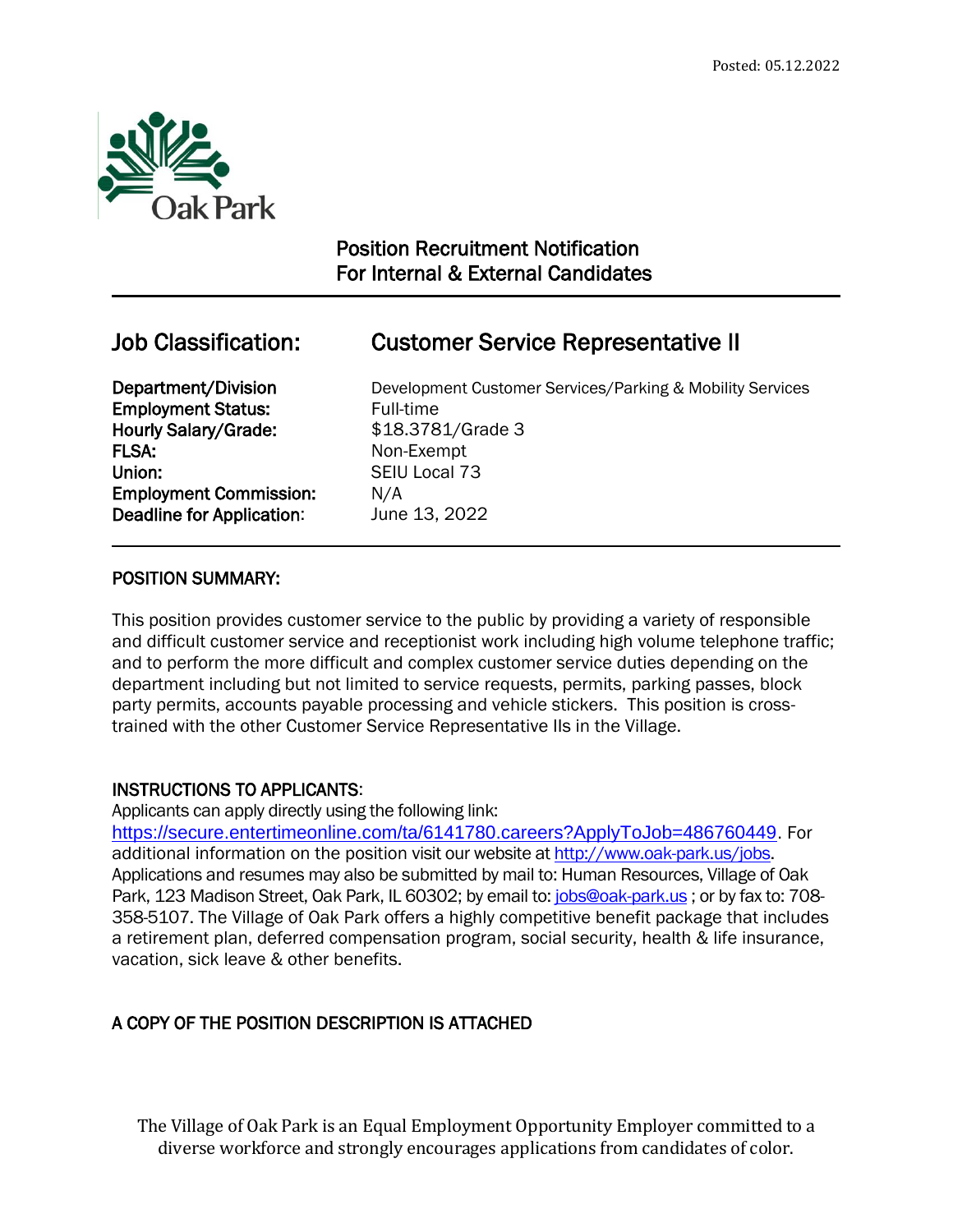

**VILLAGE OF OAK PARK**

## **CUSTOMER SERVICE REPRENTATIVE II**

*Class specifications are intended to present a descriptive list of the range of duties performed by employees in the class. Specifications are not intended to reflect all duties performed within the job.*

#### **DEFINITION**

This position provides customer service to the public by providing a variety of responsible and difficult customer service and receptionist work including high volume telephone traffic; and to perform the more difficult and complex customer service duties depending on the department including but not limited to service requests, permits, parking passes, block party permits, accounts payable processing and vehicle stickers. This position is cross-trained with the other Customer Service Representative IIs in the Village.

#### **DISTINGUISHING CHARACTERISTICS**

This is one of the advanced journey level class in the customer service representative series. This position is distinguished from the Customer Service Representative I by the performance of more responsibility and complexity of duties assigned. Employees perform the most difficult and responsible types of duties including providing and coordinating customer support services for the department. Employees at this level are required to be fully trained in all procedures related to assigned area of responsibility and cross-trained as assigned with the other Customer Service Representative IIs in the Village.

#### **SUPERVISION RECEIVED AND EXERCISED**

Receives general supervision from supervisory or management staff.

May provide training regarding job process and procedures.

**EXAMPLES OF DUTIES** - *Essential and other important duties and responsibilities may include, but are not limited to, the following:*

#### **Essential duties and responsibilities**

- 1. Ensure that best in class customer service is provided to both internal and external customers and also embrace, support, and promote the Village's core values, beliefs, and culture.
- 2. Initiate and answer telephone calls or emails; take and deliver telephone messages; respond to general request and inquiries from the public; provide routine information and give directions.
- 3. Greet individuals visiting Village Hall or Public Works; provide a high-level of customer service and information and direct individuals to appropriate department and/or official
- 4. Apply the appropriate departmental policies and procedures in determining completeness of service requests, permits, applications, records, or reports as required. Including the creation of service requests as needed
- 5. Provide information and forms to the public.
- 6. Assist in the completion, collection and processing of forms and information related to all service requests or work orders, permits, passes, vehicle stickers and other functions as needed.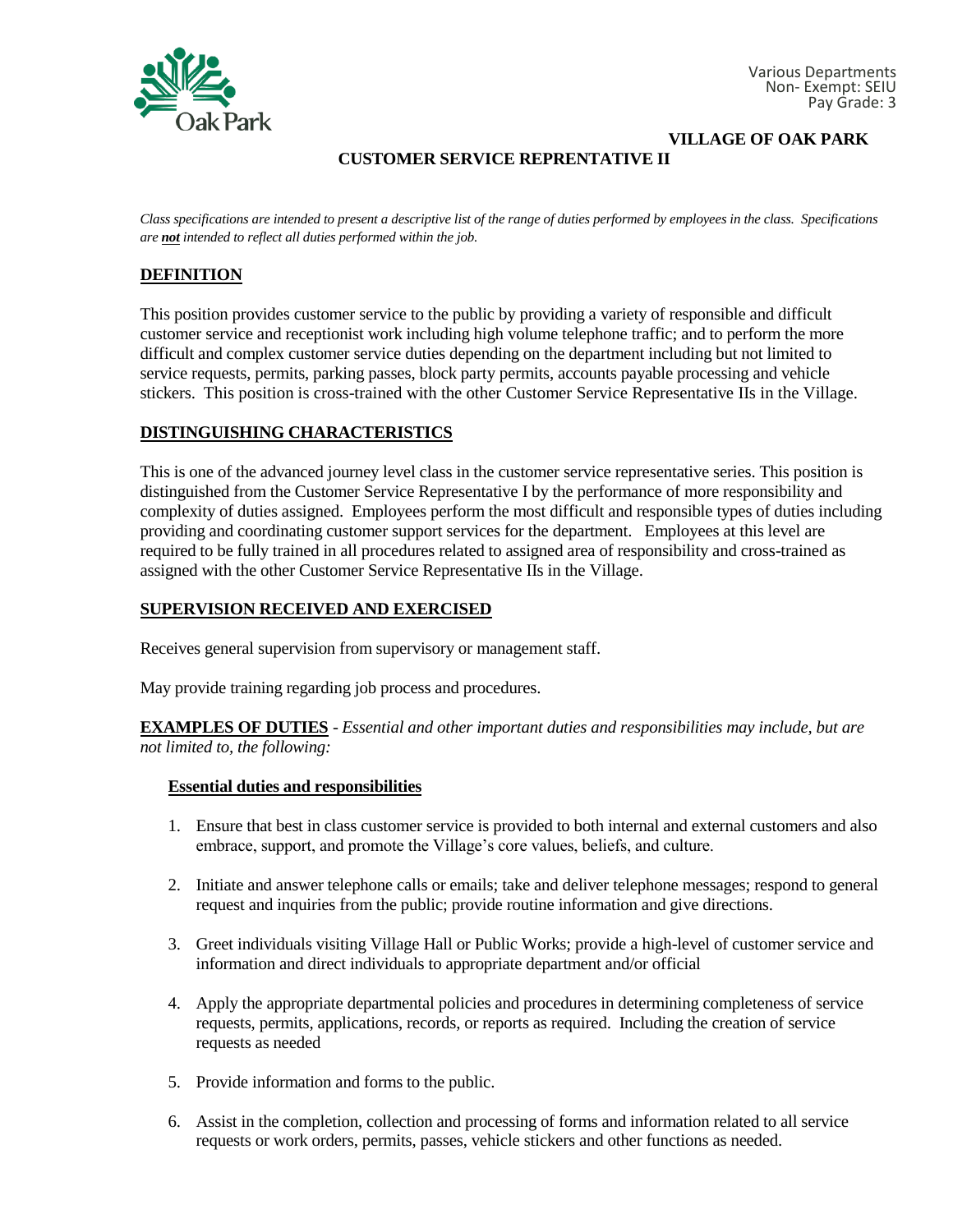

- 7. Type, proofread and word process a variety of documents including general correspondence, meeting minutes, agendas, reports, memoranda, and statistical charts from rough draft, recordings or verbal instruction, prepare accounts payable and purchase order requisitions.
- 8. Perform a wide variety of general clerical work within the including the maintenance of accurate and detailed call logs or other logs and records, verification of accuracy of information, researching of discrepancies, and recording of information.
- 9. Act as receptionist, answer the telephone or emails and wait on the general public, providing information on departmental and Village policies and procedures as required.
- 10. May receive and issue receipts for the payment of Village fees; schedule and reserve the use of Village facilities by members of the public; prepare invoices and maintain billing records.
- 11. Operate a variety of office equipment including copiers, facsimile machines, and computers; input and retrieve data and text; organize and maintain disk storage and filing.
- 12. Compile information and data for statistical and financial reports; maintain a variety of statistical records; check and tabulate statistical data.

#### **Other important responsibilities and duties:**

- 1. Contact the public and outside agencies in acquiring and providing information.
- 2. Prepare and input payroll; Verify and review materials for completeness and conformance with established regulations and procedures.
- 3. Order, receive and organize office materials and supplies.
- 4. Receive, sort and distribute incoming and outgoing correspondence and mail or bulk mailings.
- 5. Perform related duties and responsibilities as required.

#### **QUALIFICATIONS**-

#### **Knowledge of:**

Operations, services and activities of an assigned department or office.

Village organization, operations, policies and procedures.

English usage, spelling, grammar and punctuation

Modern office procedures, methods and computer equipment;

Microsoft Office including Word, Excel, Outlook, and Windows XP in order to work with word processing, spreadsheet, e-mail and scheduling software applications.

Fundamental principles and procedures of record keeping

Mathematical principles and procedures applicable to essential job duties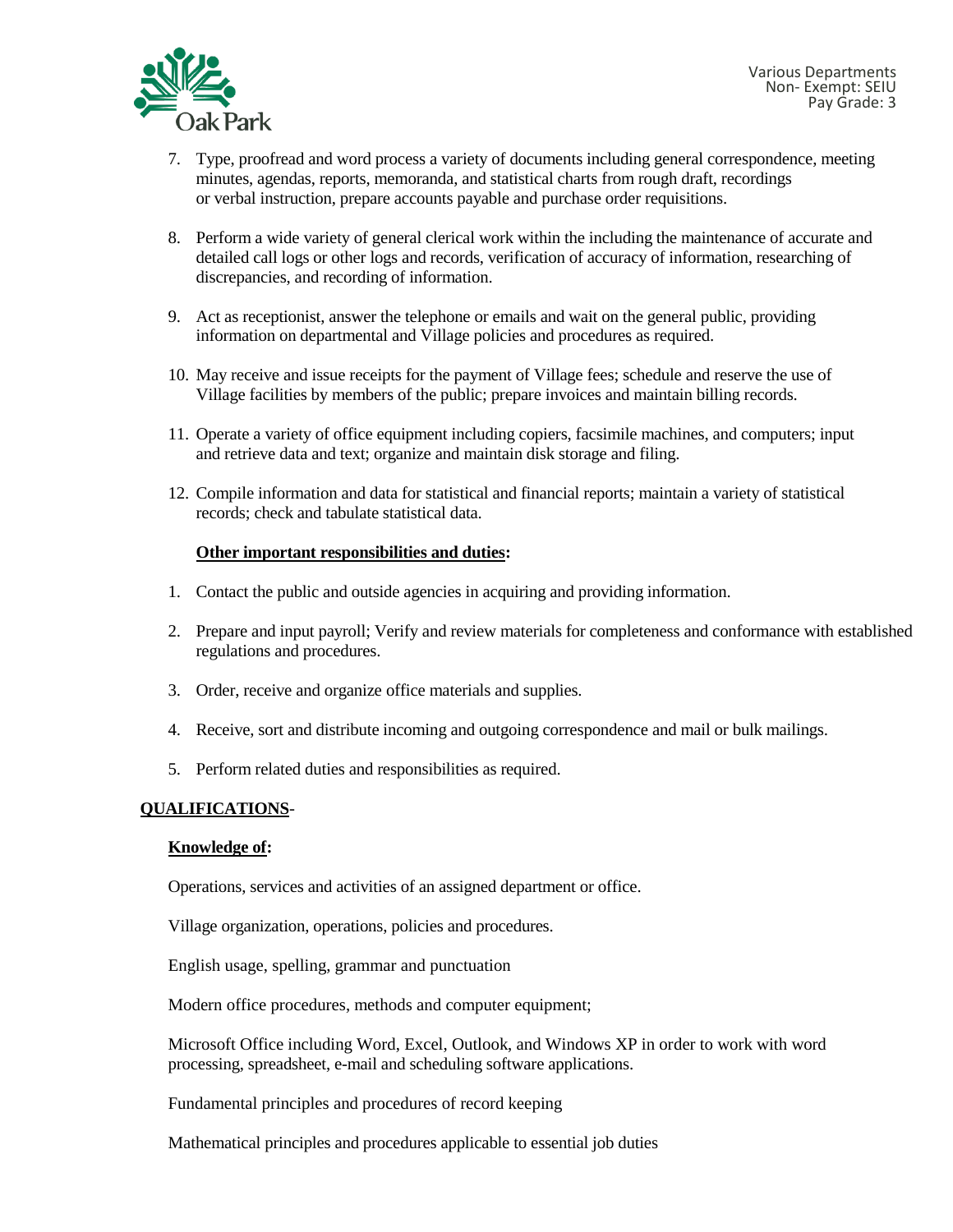

English usage, spelling, grammar and punctuation.

Principles and procedures of record keeping.

#### **Ability to:**

Ensure that best in class customer service is provided to both internal and external customers and also embrace, support, and promote the Village's core values, beliefs, and culture.

Correctly interpret and apply the policies and procedures of the function to which assigned.

Perform complex customer service, receptionist and clerical work including maintenance of appropriate records and compiling information for reports.

Provide training and lead supervision to staff involved in general customer service rep l work.

Type or word process at a speed necessary for successful job performance.

Work independently in the absence of supervision.

Operate a variety of office equipment including a computer.

Effectively and efficiently use the computer systems within the department. Including but not limited to the parking permit system, parking pass system, vehicle sticker system, and parking citation system. Perform mathematical calculations quickly and accurately.

Respond to requests and inquiries from the general public.

Understand and carry out oral and written directions.

Communicate clearly and concisely, both orally and in writing.

Establish and maintain effective working relationships with those contacted in the course of work.

Maintain reasonable and predictable attendance

Work overtime as operations require

Maintain physical condition appropriate to the performance of assigned duties and responsibilities which may include the following:

- *─ Sitting for extended periods of time*
- *─ Operating assigned office equipment.*

Maintain effective audio-visual discrimination and perception needed for:

*─ Making observations*

- *─ Communicating with others*
- *─ Reading and writing*
- *─ Operating assigned office equipment.*

Maintain mental capacity which allows for effective interaction and communication with others.